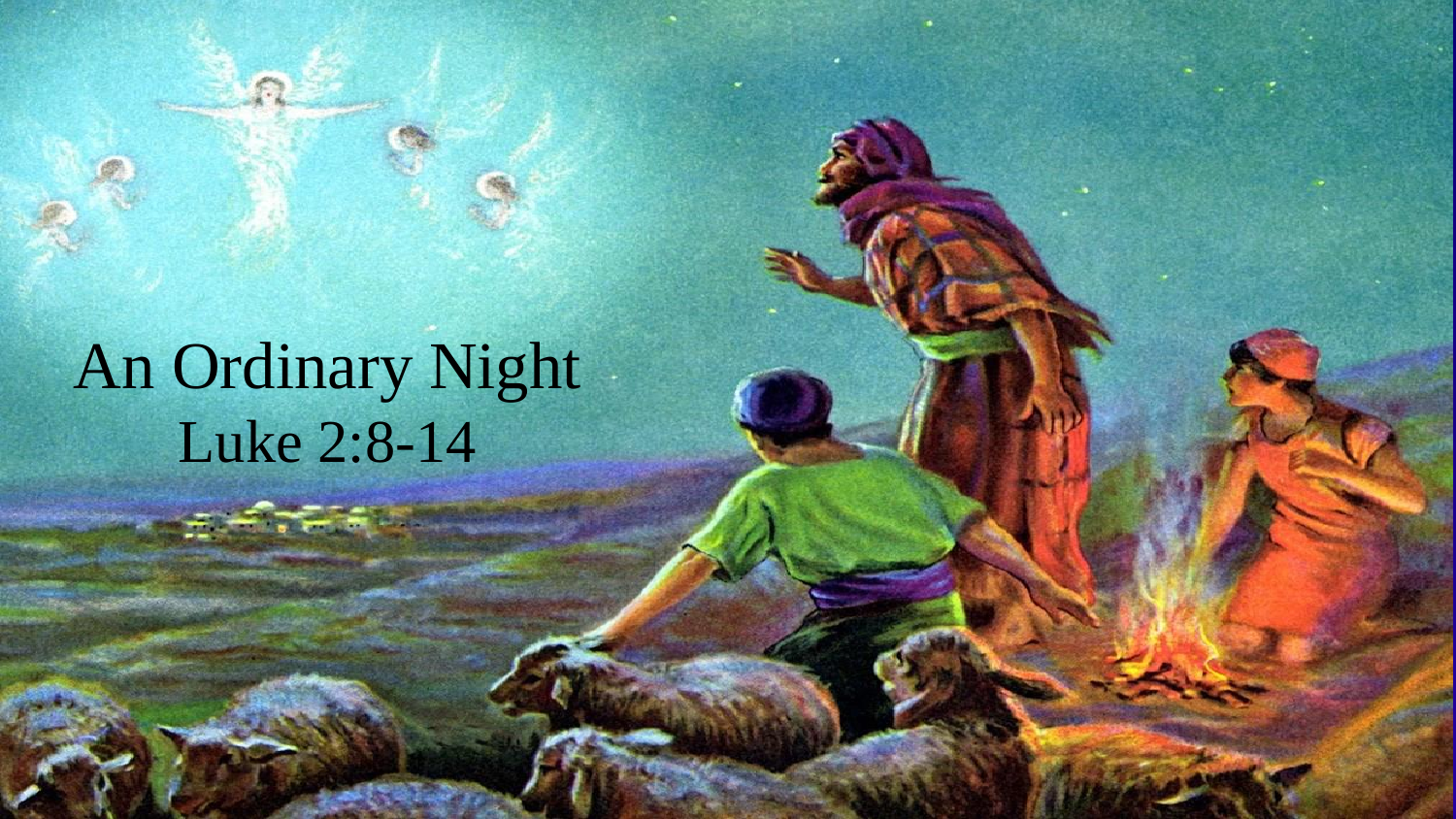#### Summary of Todays' Message

#### An Ordinary Night

If you stop to think about it, how could it have been anything else? Days and nights proceed in a generally predictable fashion. Things happen in this world. Some of those things take your breath away, true, but most of the time even the most remarkable, awe-inspiring experiences we have are not unique to us, but are common to all people.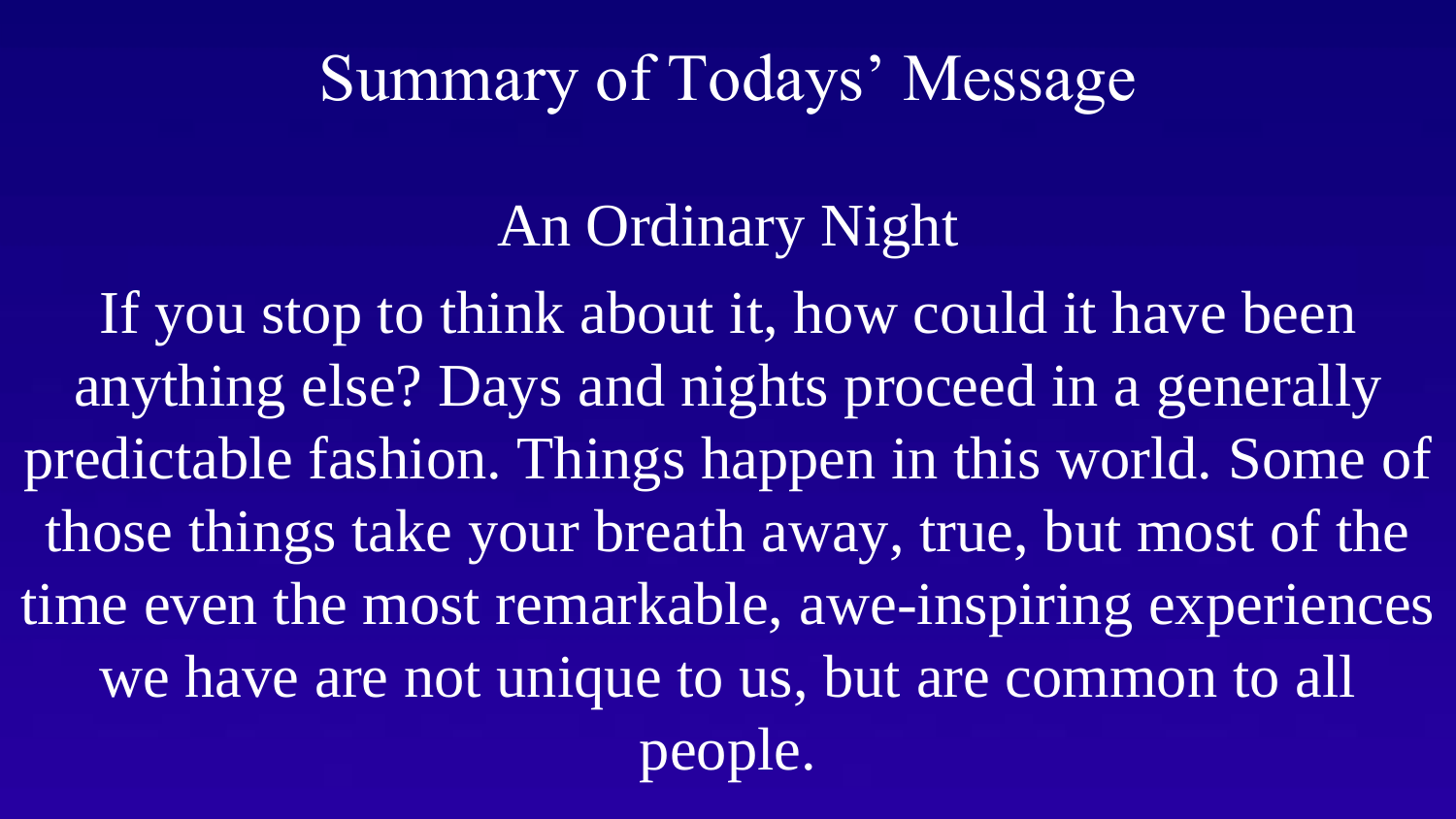### Summary of Todays' Message

We wake up, take care of our personal hygiene, eat, drink, move about, work, play, interact with others. All over the world, our cultural differences aside, we approach life in remarkably similar ways.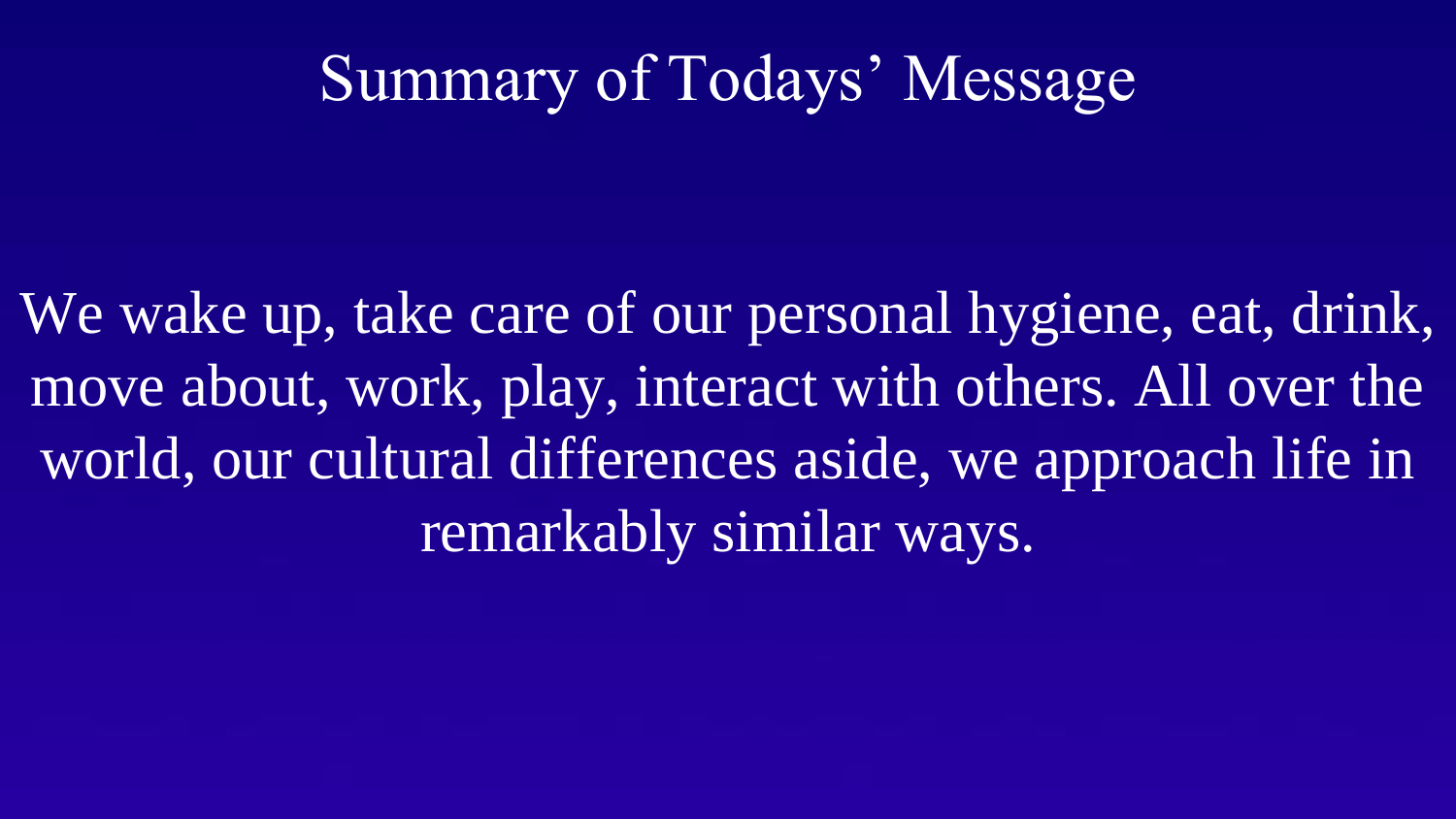### Summary of Todays' Message

Human life proceeds along its ordinary paths day after day after day. It is an exceedingly rare day when the heavens open, the dove descends, and the Unseen One speaks. Most days, it's just life. But the night Jesus was born the ordinary became the extraordinary.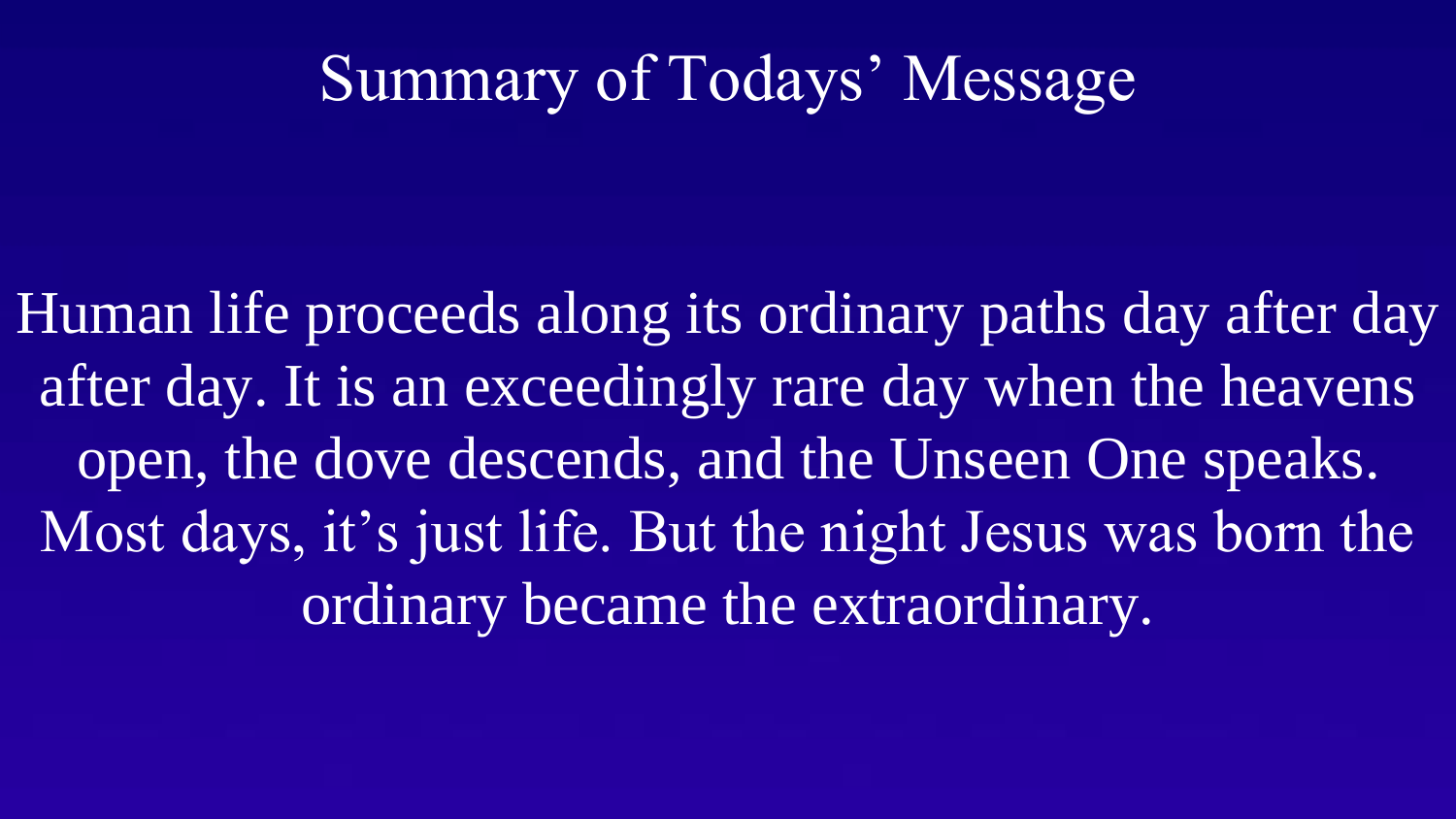## Introductory Comments

Most of us live just <u>ordinary</u> lives but once in a while some things happen to us that takes our breath away Despite the cradle hymn we sing, the "little Lord" Jesus" surely cried upon entering this life and sucking in the sharp air of that drafty room.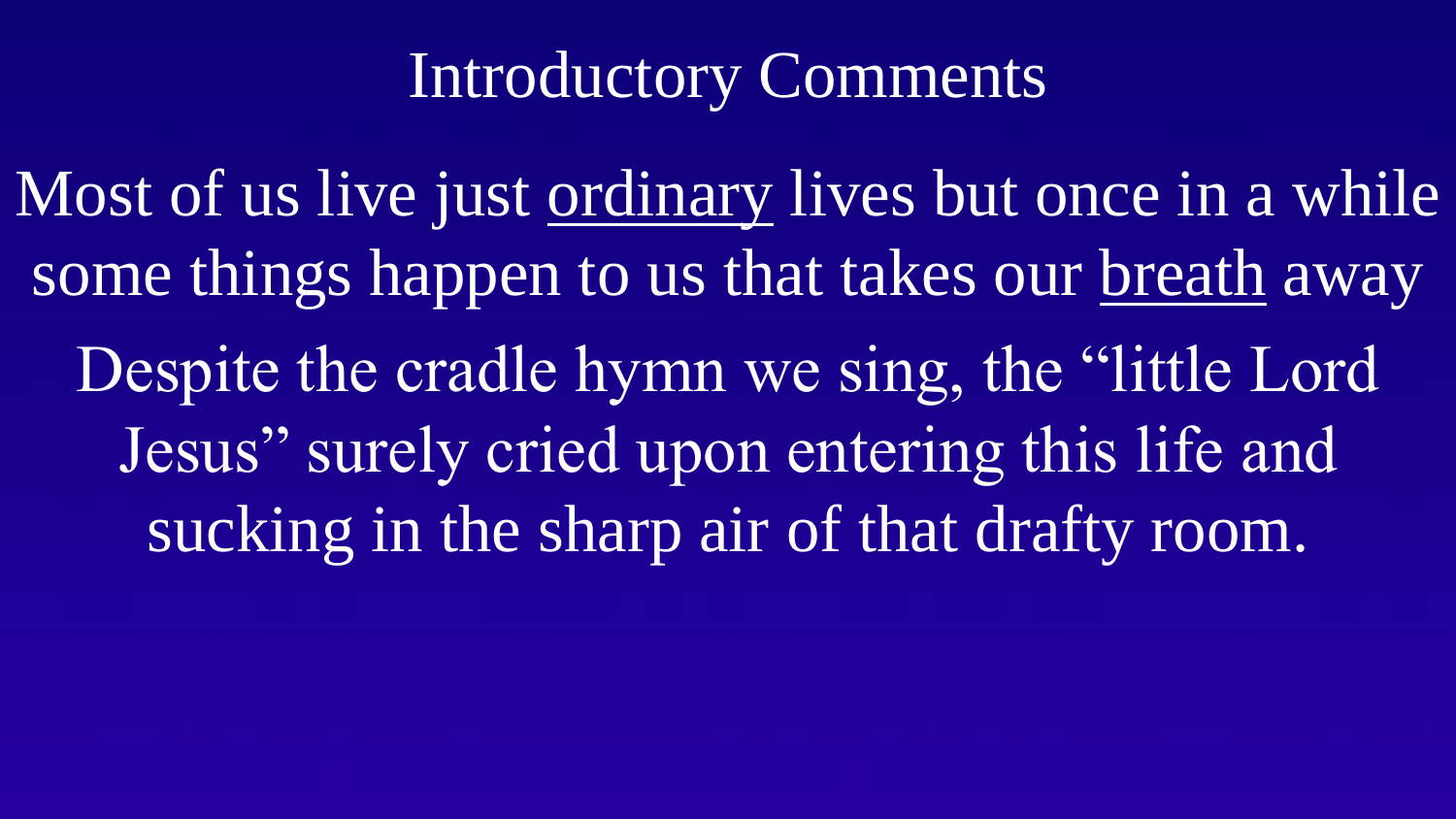#### Introductory Comments

It was just an ordinary night. A woman had a baby, and she and her husband were happy. It was just a typical night shepherds keeping watch over their flock.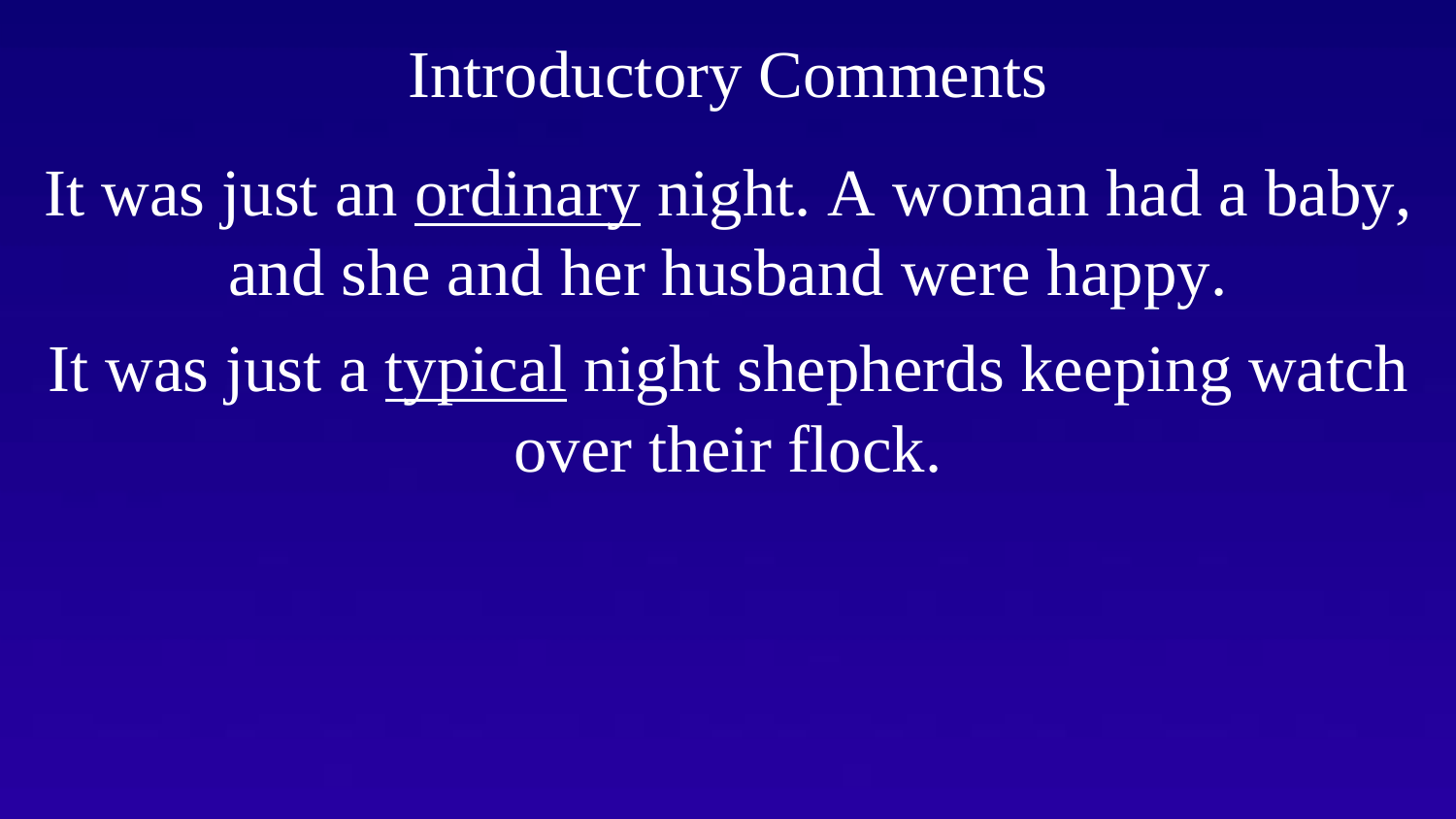#### The Shepherds and the Sheep

The sheep were ordinary sheep Sheep are the dumbest animals on the face of the earth

Shepherds were at the lowest pay scale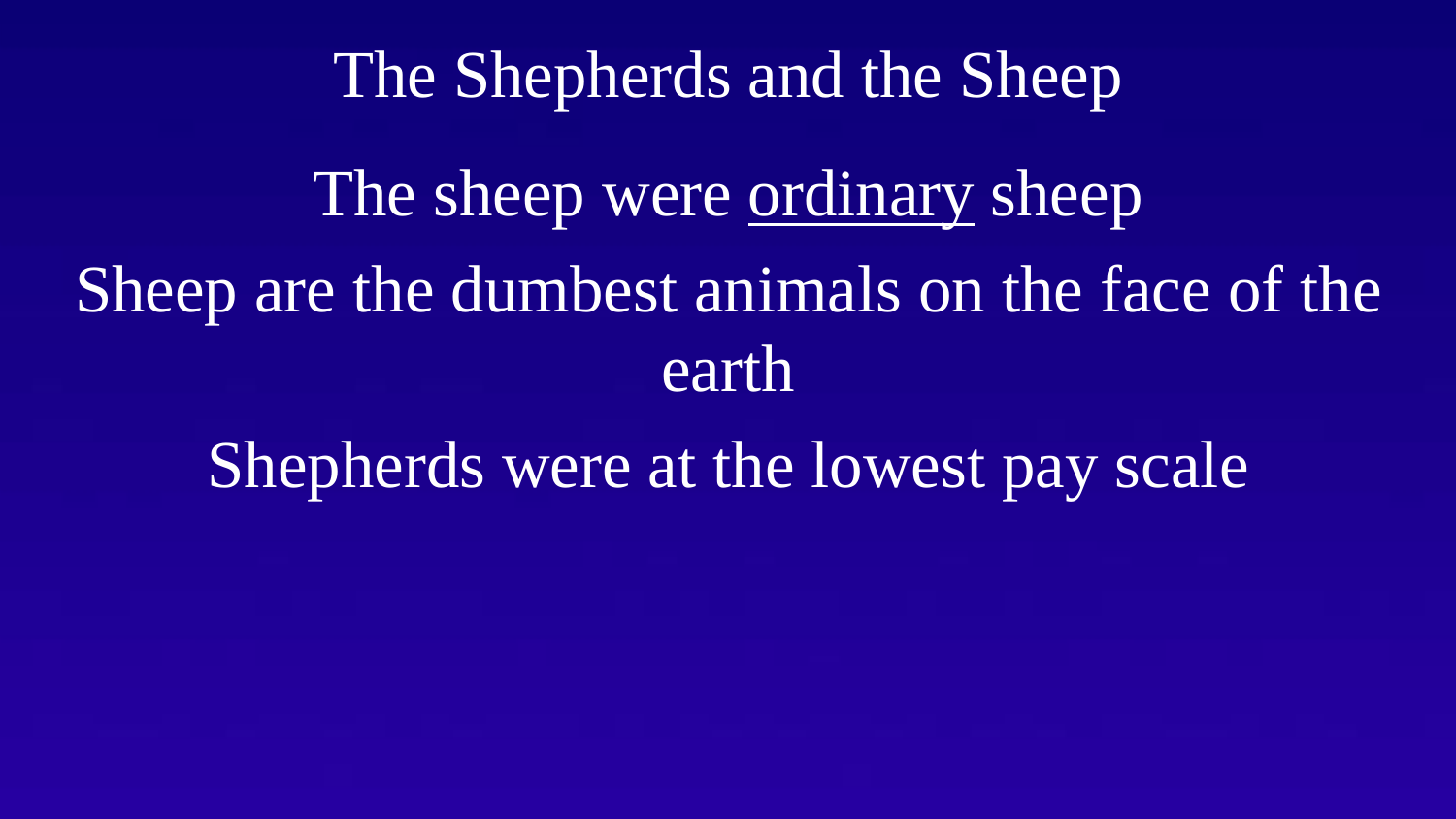

# Suddenly an angel made a proclamation from the sky There is no reference given to the angels singing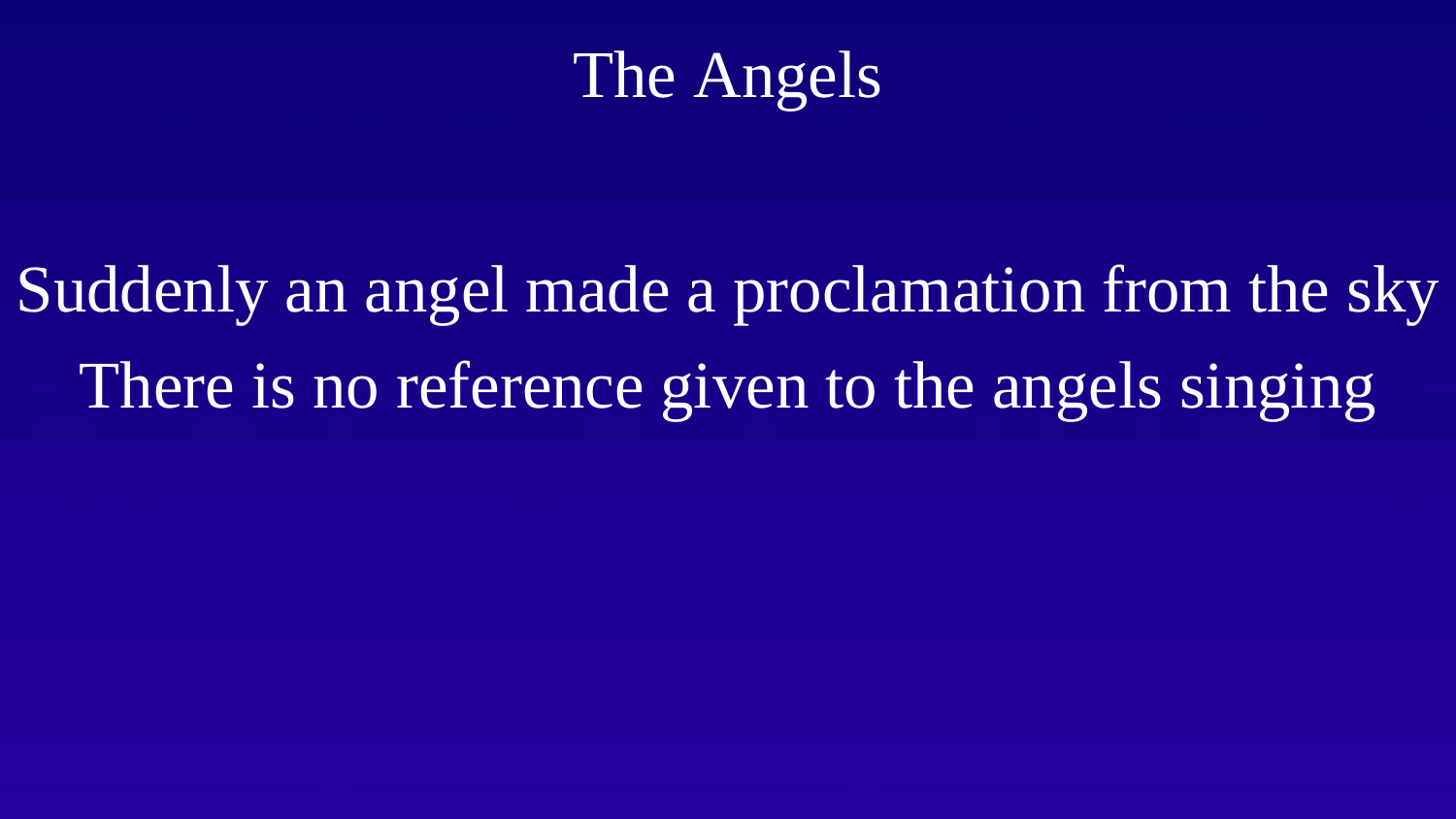# The Angels

The Bible states that "a multitude of the heavenly host (angels)" (Luke 2:13) were visibly seen by shepherds shouting for joy over the birth of the Lord. How much is a "multitude?" Scripture does not say. If, however, we take Daniel 7:10 and Revelation 5:11 literally, then at least 100 million righteous angels serve the Eternal.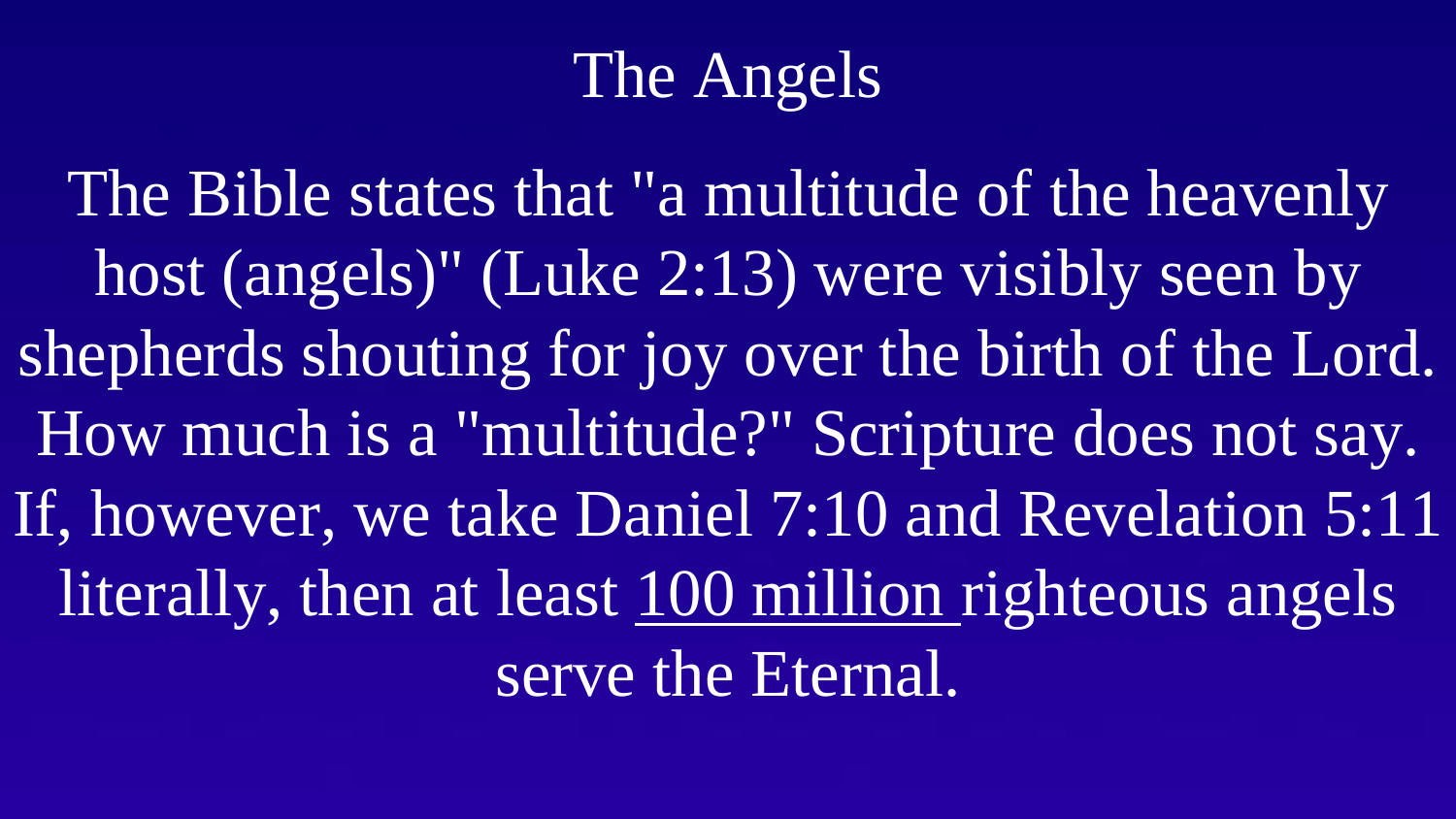## The Angels

An angel appeared to Joseph a few times An angel appeared to Zechariah An angel appeared to Mary Can an angel be trusted? The angel said peace on earth good will toward men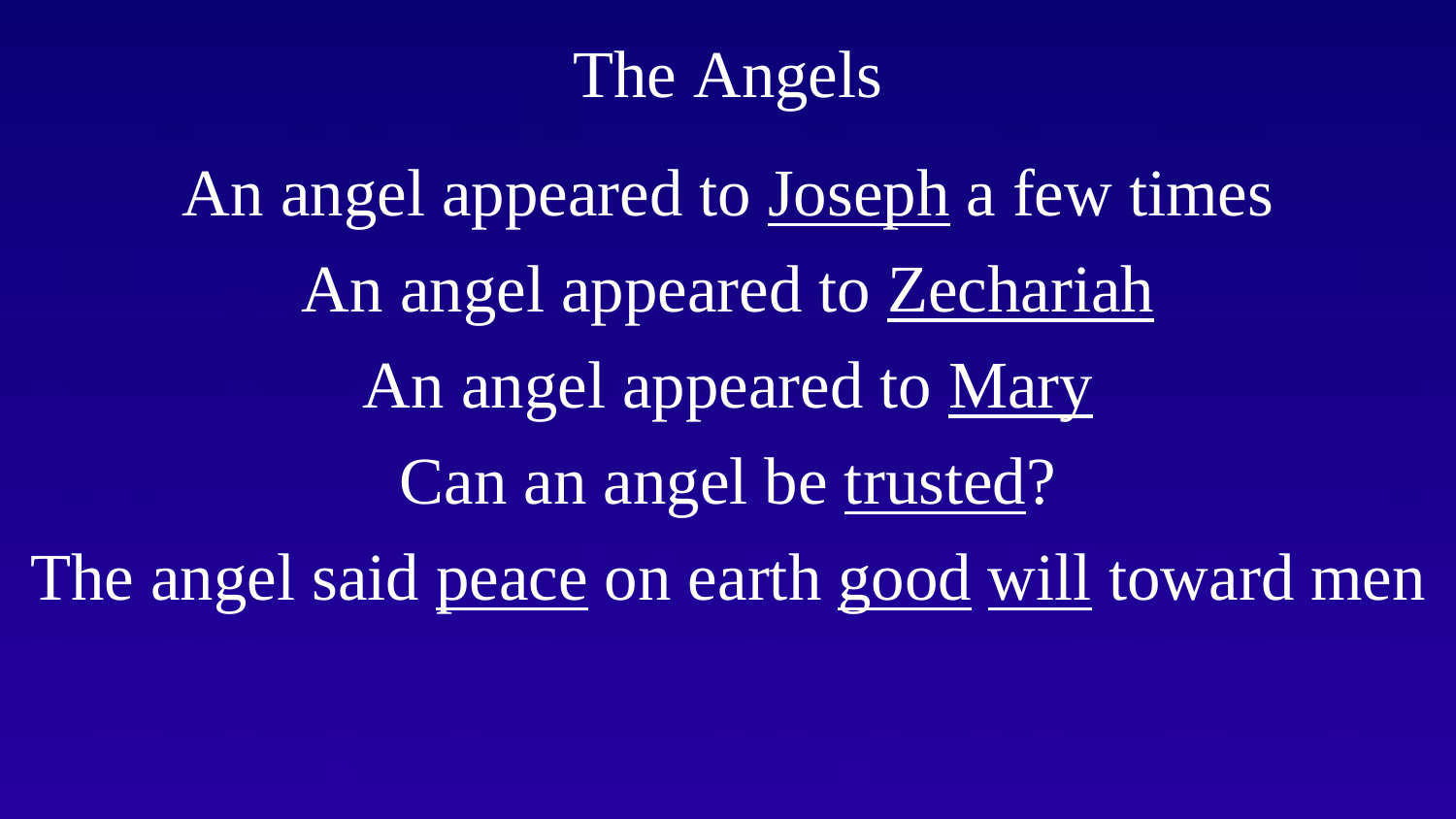It was not global peace Since recorded history there has only been peace 8% of the time-365 days The angel is talking about individual inward personal peace What is the peace that the angel was talking about?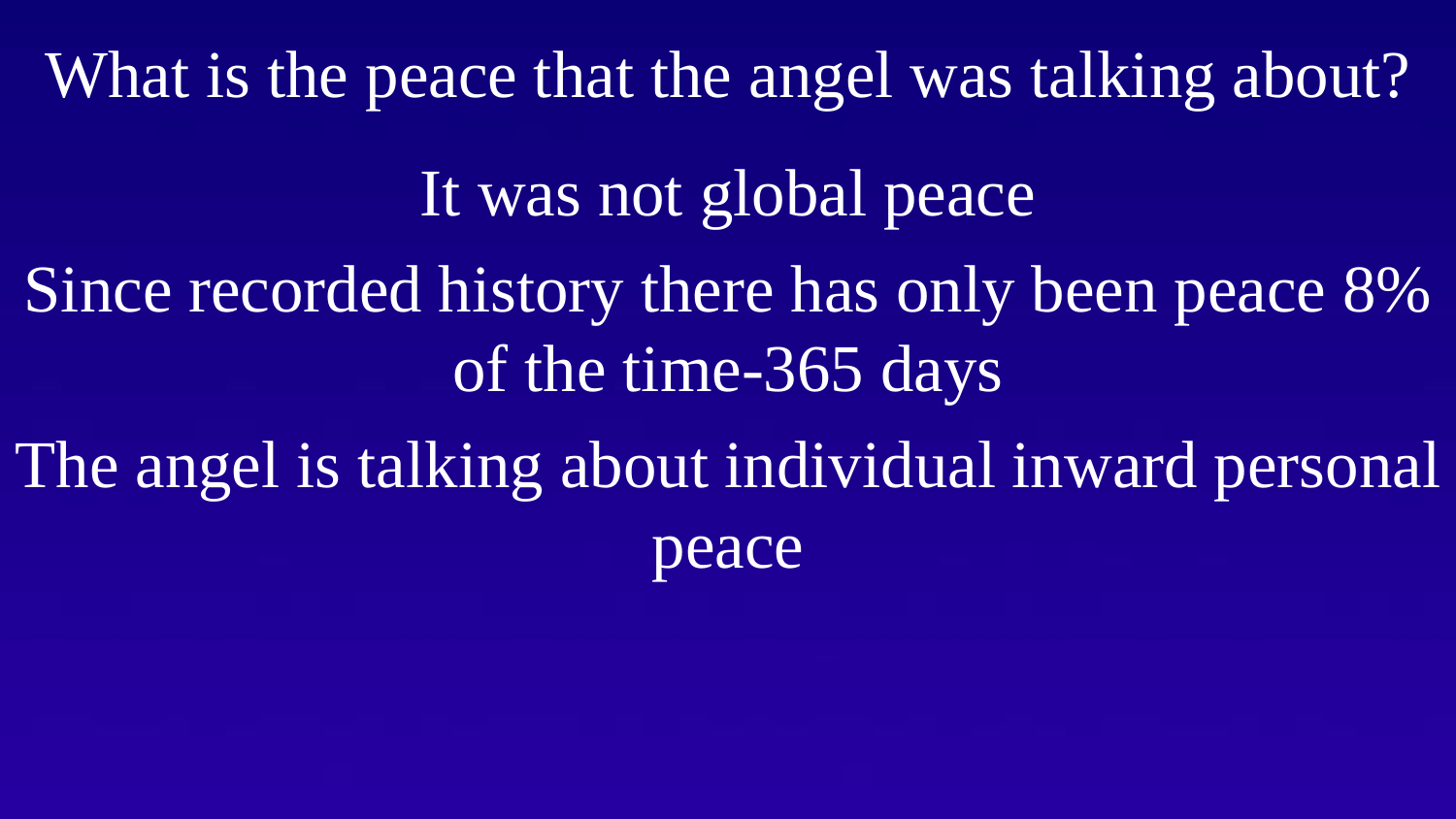What is the peace that the angel was talking about?

John 14:7 Peace I leave with you; My peace I give to you; not as the world gives do, I give to you. Philippians 4:7 And the peace of God, which surpasses all comprehension, will guard your hearts and your minds in Christ Jesus.